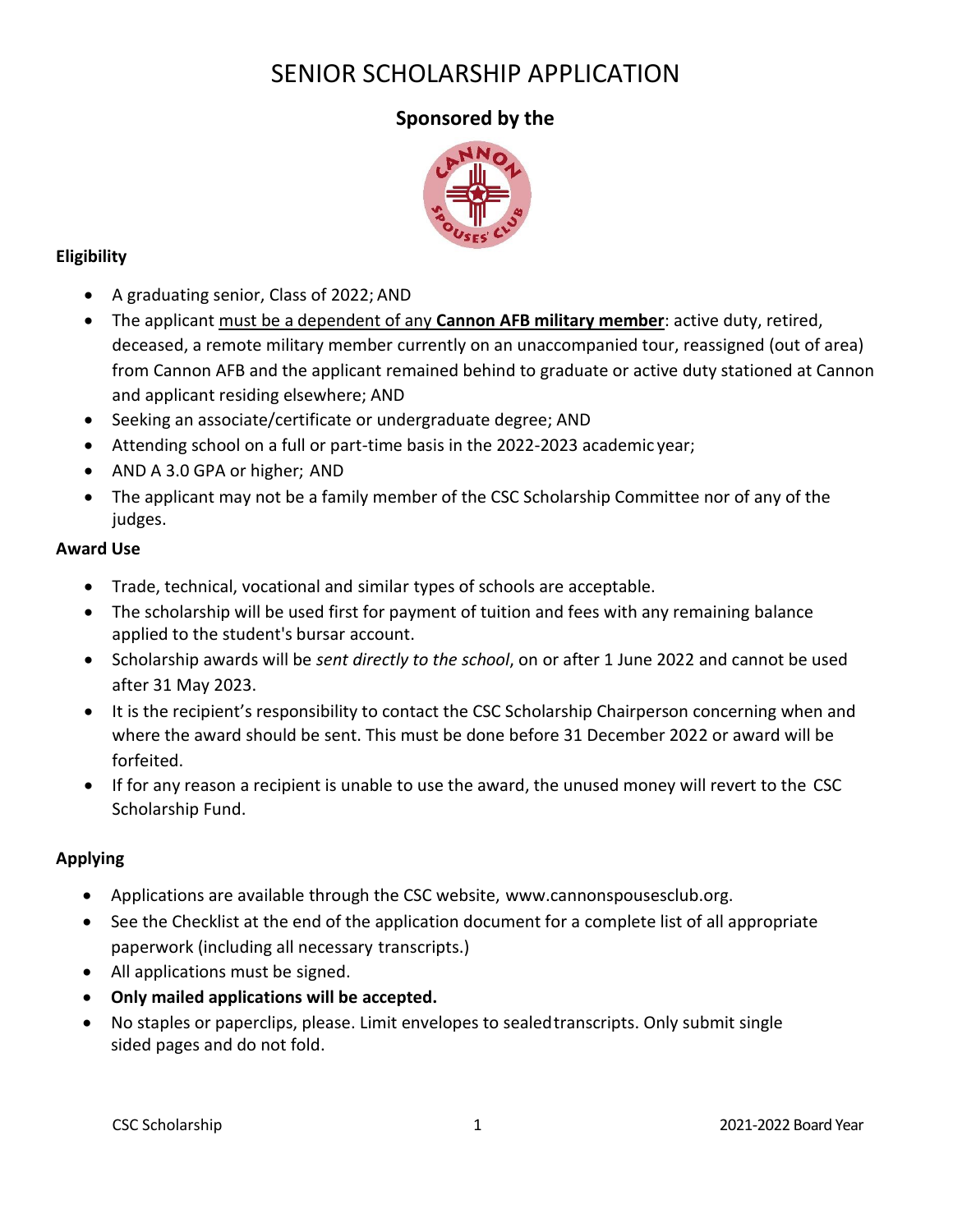#### **Awards and Judging**

- Multiple scholarships will be awarded.
- Applications are confidential.
- Applications must be submitted in **full** to be judged.
- Applicants are judged on academics, activities and a written essay.
- A panel of independent judges from the local community selects the scholarship recipients. They are not affiliated with the CSC.
- You will be contacted by 15 May 2022 if you have been selected for an award.

#### **Timeline**

- Applications and all appropriate paperwork must be postmarked by 31 March 2022.
- Judging will be completed and winners will be announced 15 May 2022.

## Final Postmark Deadline is Wednesday, March 31st, 2022

Applications and all appropriate paperwork must be submitted in completed format to be considered for awards.

Any incomplete applications will not be considered after the above deadline.

Completed applications with transcripts must be submitted to:

## **Cannon Spouses' Club ATTN: Scholarships Committee P.O. Box 115 Cannon AFB, NM 88103**

POC: *Scholarship Chair* csc.scholarship27@gmail.com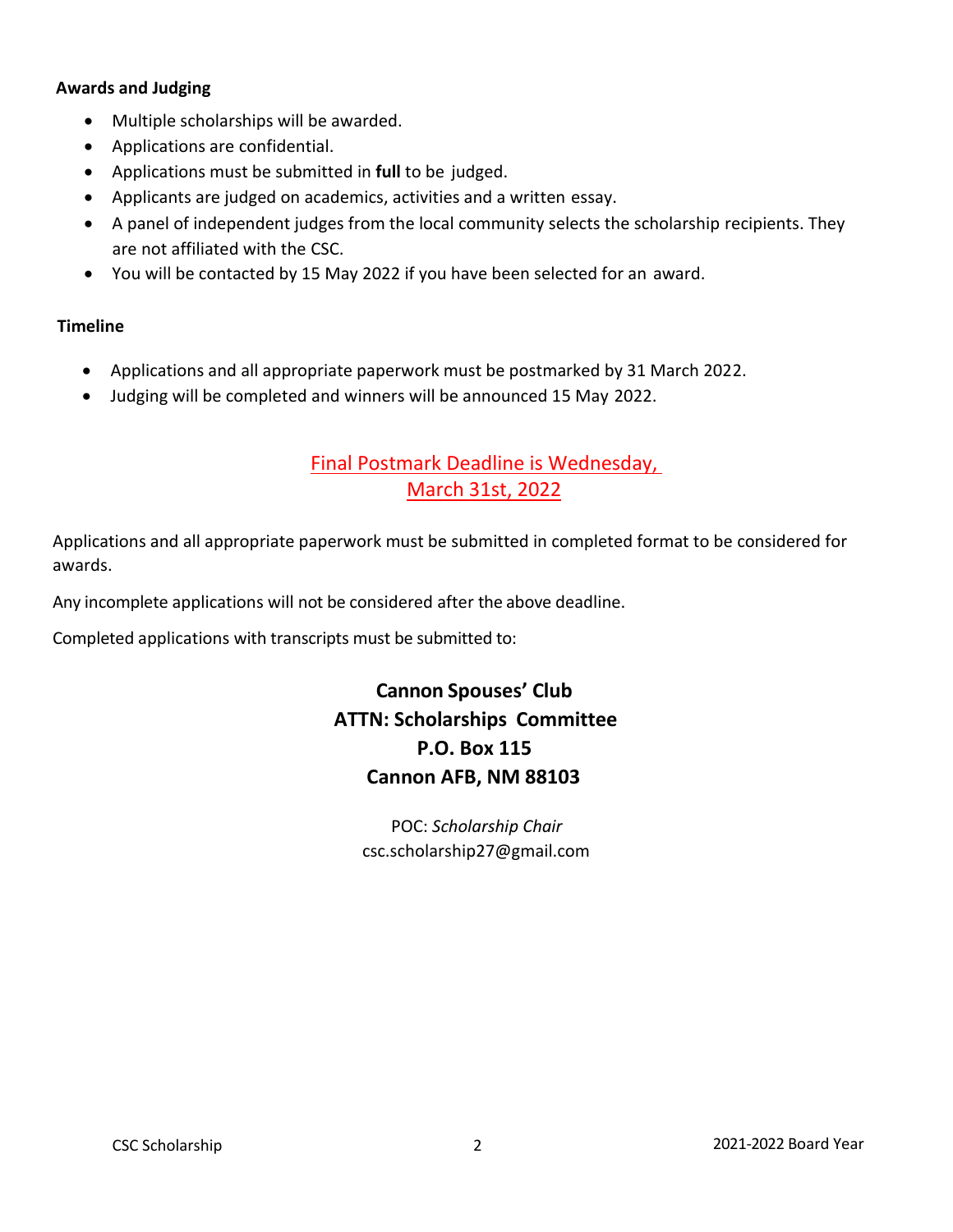### CANNON SPOUSES' CLUB SCHOLARSHIP

#### HIGH SCHOOL SENIOR APPLICATION

#### *PART I*

| Sponsor's SSN: Sponsor's Name and Grade: Sponsor's Name and Grade:                                                                                                                                                                                                                                                                                                                                                                                                                                                                                                                                                                                                                                                                                                                                                                                                                                                                                                                                                                                                                                                                                                                         |                                                                                              |                                                                                                                                                                                                                                                                                                                                                                                                                                                                                                                                                                                                                                                                                                                                                                                                                                                                                                                                                                                                    |
|--------------------------------------------------------------------------------------------------------------------------------------------------------------------------------------------------------------------------------------------------------------------------------------------------------------------------------------------------------------------------------------------------------------------------------------------------------------------------------------------------------------------------------------------------------------------------------------------------------------------------------------------------------------------------------------------------------------------------------------------------------------------------------------------------------------------------------------------------------------------------------------------------------------------------------------------------------------------------------------------------------------------------------------------------------------------------------------------------------------------------------------------------------------------------------------------|----------------------------------------------------------------------------------------------|----------------------------------------------------------------------------------------------------------------------------------------------------------------------------------------------------------------------------------------------------------------------------------------------------------------------------------------------------------------------------------------------------------------------------------------------------------------------------------------------------------------------------------------------------------------------------------------------------------------------------------------------------------------------------------------------------------------------------------------------------------------------------------------------------------------------------------------------------------------------------------------------------------------------------------------------------------------------------------------------------|
|                                                                                                                                                                                                                                                                                                                                                                                                                                                                                                                                                                                                                                                                                                                                                                                                                                                                                                                                                                                                                                                                                                                                                                                            |                                                                                              |                                                                                                                                                                                                                                                                                                                                                                                                                                                                                                                                                                                                                                                                                                                                                                                                                                                                                                                                                                                                    |
|                                                                                                                                                                                                                                                                                                                                                                                                                                                                                                                                                                                                                                                                                                                                                                                                                                                                                                                                                                                                                                                                                                                                                                                            |                                                                                              |                                                                                                                                                                                                                                                                                                                                                                                                                                                                                                                                                                                                                                                                                                                                                                                                                                                                                                                                                                                                    |
|                                                                                                                                                                                                                                                                                                                                                                                                                                                                                                                                                                                                                                                                                                                                                                                                                                                                                                                                                                                                                                                                                                                                                                                            | STATEMENT OF UNDERSTANDING                                                                   |                                                                                                                                                                                                                                                                                                                                                                                                                                                                                                                                                                                                                                                                                                                                                                                                                                                                                                                                                                                                    |
| Please read carefully and sign.                                                                                                                                                                                                                                                                                                                                                                                                                                                                                                                                                                                                                                                                                                                                                                                                                                                                                                                                                                                                                                                                                                                                                            |                                                                                              |                                                                                                                                                                                                                                                                                                                                                                                                                                                                                                                                                                                                                                                                                                                                                                                                                                                                                                                                                                                                    |
| following conditions:                                                                                                                                                                                                                                                                                                                                                                                                                                                                                                                                                                                                                                                                                                                                                                                                                                                                                                                                                                                                                                                                                                                                                                      |                                                                                              |                                                                                                                                                                                                                                                                                                                                                                                                                                                                                                                                                                                                                                                                                                                                                                                                                                                                                                                                                                                                    |
| other military spouses' club for the 2022-2023 school year, I will beineligible to receive this scholarship. If a full scholarship or<br>appointment is received after a portion of the CSC scholarship has been used, all remaining funds will bereturned to the CSC<br>Scholarship Fund. I will notify the CSC Scholarship Chairperson immediately if, at any time, I become ineligible for this scholarship.<br>have provided the CSC Scholarship Chairperson verification of enrollment from my school.<br>funds are not used by this date, the unused money will revert to the CSC Scholarship Fund.<br>shall bereturned to the CSC Scholarship Fund.<br>CSC & Cannon AFB publications & websites.<br>6. I understand that the CSC Scholarship Committee reserves the right to correspond with the selected school financial aid officer<br>concerning the appropriate use of this award. Should questions or concerns arise, the Scholarship Committee reserves the right to<br>withdraw unused funds until my standing is clarified to their satisfaction.<br>7. I certify that the information contained in this application is complete and accurate to the best of my knowledge. |                                                                                              | 1. Should I receive and accept a full tuition scholarship or an appointment to a Government Service School or a scholarship from any<br>2. If selected as a winner, I understand I will not receive the actual scholarship until I have been accepted at an accredited school and<br>3. If selected as a winner, all scholarship funds must be claimed by 31 December 2022 and used by 31 May 2023. The scholarship will be<br>used first for payment of tuition and fees with any remaining balance applied to the student's bursar account. If for any reason the<br>4. Should I transfer to another school before using all funds, such funds as remain may be transferred to the new school of my choice.<br>Should I cease to attend the school of my choice and fail to immediately transfer to another school, any money remaining in this fund<br>5. I agree to the use of my name and picture concerning this award in local publications (area newspapers) and their websites as well as |
| Signature of Applicant: Signature of Applicant:                                                                                                                                                                                                                                                                                                                                                                                                                                                                                                                                                                                                                                                                                                                                                                                                                                                                                                                                                                                                                                                                                                                                            |                                                                                              | Date: <u>____________________</u>                                                                                                                                                                                                                                                                                                                                                                                                                                                                                                                                                                                                                                                                                                                                                                                                                                                                                                                                                                  |
| Signature of Sponsor: North Contract of Sponsor: North Contract of Sponsor: North Contract of Sponsor: North Contract of Sponsor: North Contract of Sponsor: North Contract of Sponsor: North Contract of Sponsor: North Contr                                                                                                                                                                                                                                                                                                                                                                                                                                                                                                                                                                                                                                                                                                                                                                                                                                                                                                                                                             |                                                                                              | Date: the contract of the contract of the contract of the contract of the contract of the contract of the contract of the contract of the contract of the contract of the contract of the contract of the contract of the cont                                                                                                                                                                                                                                                                                                                                                                                                                                                                                                                                                                                                                                                                                                                                                                     |
| If sponsor is deployed, signature of sponsor's commander or first sergeant may be used in lieu of their signature.                                                                                                                                                                                                                                                                                                                                                                                                                                                                                                                                                                                                                                                                                                                                                                                                                                                                                                                                                                                                                                                                         |                                                                                              |                                                                                                                                                                                                                                                                                                                                                                                                                                                                                                                                                                                                                                                                                                                                                                                                                                                                                                                                                                                                    |
| <b>APPLICATION DEADLINE POSTMARKED:</b>                                                                                                                                                                                                                                                                                                                                                                                                                                                                                                                                                                                                                                                                                                                                                                                                                                                                                                                                                                                                                                                                                                                                                    | 31 March 2022                                                                                |                                                                                                                                                                                                                                                                                                                                                                                                                                                                                                                                                                                                                                                                                                                                                                                                                                                                                                                                                                                                    |
| <b>MAIL ALL APPLICATION MATERIALS TO:</b>                                                                                                                                                                                                                                                                                                                                                                                                                                                                                                                                                                                                                                                                                                                                                                                                                                                                                                                                                                                                                                                                                                                                                  | Cannon Spouses' Club<br>ATTN: Scholarships Committee<br>P.O. Box 115<br>Cannon AFB, NM 88103 |                                                                                                                                                                                                                                                                                                                                                                                                                                                                                                                                                                                                                                                                                                                                                                                                                                                                                                                                                                                                    |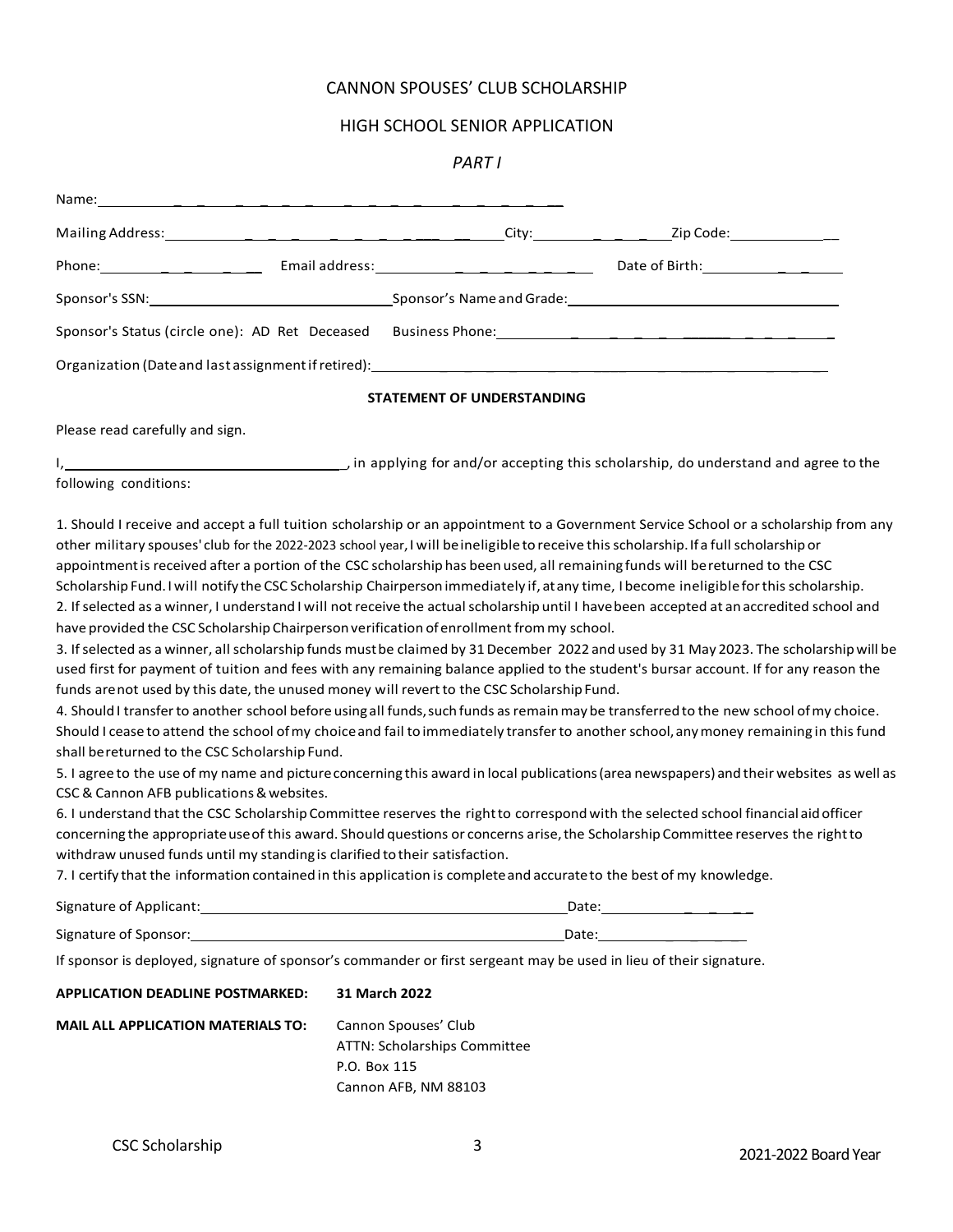|                                                         | Name:                            |                                                                                                                                                                                                                                                                               |
|---------------------------------------------------------|----------------------------------|-------------------------------------------------------------------------------------------------------------------------------------------------------------------------------------------------------------------------------------------------------------------------------|
|                                                         | CANNON SPOUSES' CLUB SCHOLARSHIP |                                                                                                                                                                                                                                                                               |
|                                                         | HIGH SCHOOL SENIOR APPLICATION   |                                                                                                                                                                                                                                                                               |
|                                                         | <b>PART II</b>                   |                                                                                                                                                                                                                                                                               |
| clearly or type.                                        |                                  | Please remember to include all additional information requested in the scholarship application instructions. You may also submit a<br>resume (a one-page document) in place of filling out the section below, if it includes all the requested information for Part II. Print |
| <b>High School(s) Attended</b>                          | Location                         | Period of Attendance                                                                                                                                                                                                                                                          |
|                                                         |                                  | Honors, Awards (school, community, church, etc.), any GT, dual enrollment, IB and/or AP classes from 9th grade to present                                                                                                                                                     |
| Honor/Award/Class                                       | Granting Agency/Location         | Date of Award/Class                                                                                                                                                                                                                                                           |
|                                                         |                                  |                                                                                                                                                                                                                                                                               |
|                                                         |                                  |                                                                                                                                                                                                                                                                               |
|                                                         |                                  |                                                                                                                                                                                                                                                                               |
|                                                         |                                  |                                                                                                                                                                                                                                                                               |
| <b>Extracurricular Activities (clubs, band, sports)</b> |                                  |                                                                                                                                                                                                                                                                               |
| Club/Activity/Organization                              | Office(s) Held (if any)          | Dates of Involvement/Hours Logged per wk/mo.                                                                                                                                                                                                                                  |
|                                                         |                                  |                                                                                                                                                                                                                                                                               |
|                                                         |                                  |                                                                                                                                                                                                                                                                               |
|                                                         |                                  |                                                                                                                                                                                                                                                                               |
| <b>Community Service/Volunteer Log</b>                  |                                  |                                                                                                                                                                                                                                                                               |
| Activity                                                | Office(s) Held (if any)          | Dates of Involvement/Hours Logged per wk/mo.                                                                                                                                                                                                                                  |
|                                                         |                                  |                                                                                                                                                                                                                                                                               |
|                                                         |                                  |                                                                                                                                                                                                                                                                               |
|                                                         |                                  |                                                                                                                                                                                                                                                                               |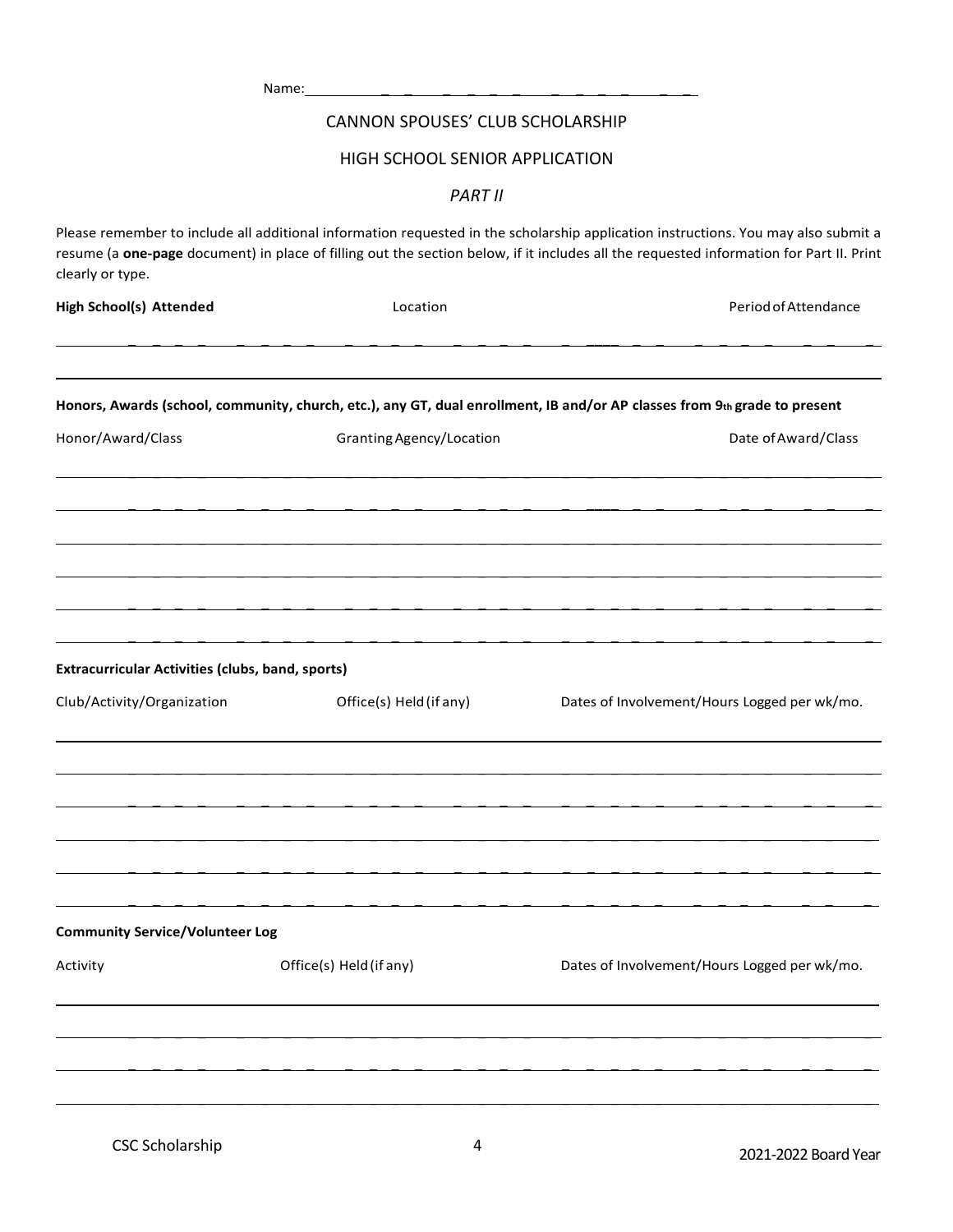Name: \_ \_ \_ \_ \_ \_ \_ \_ \_ \_ \_ \_

### CANNON SPOUSES' CLUB SCHOLARSHIP

#### HIGH SCHOOL SENIOR APPLICATION

### *PART II (con't)*

#### **Employment**

| Place of Employment | Job(s) Held and Average Number of Hours Worked per Week | Dates of Employment |
|---------------------|---------------------------------------------------------|---------------------|
|                     |                                                         |                     |
|                     |                                                         |                     |
|                     |                                                         |                     |
|                     |                                                         |                     |
|                     |                                                         |                     |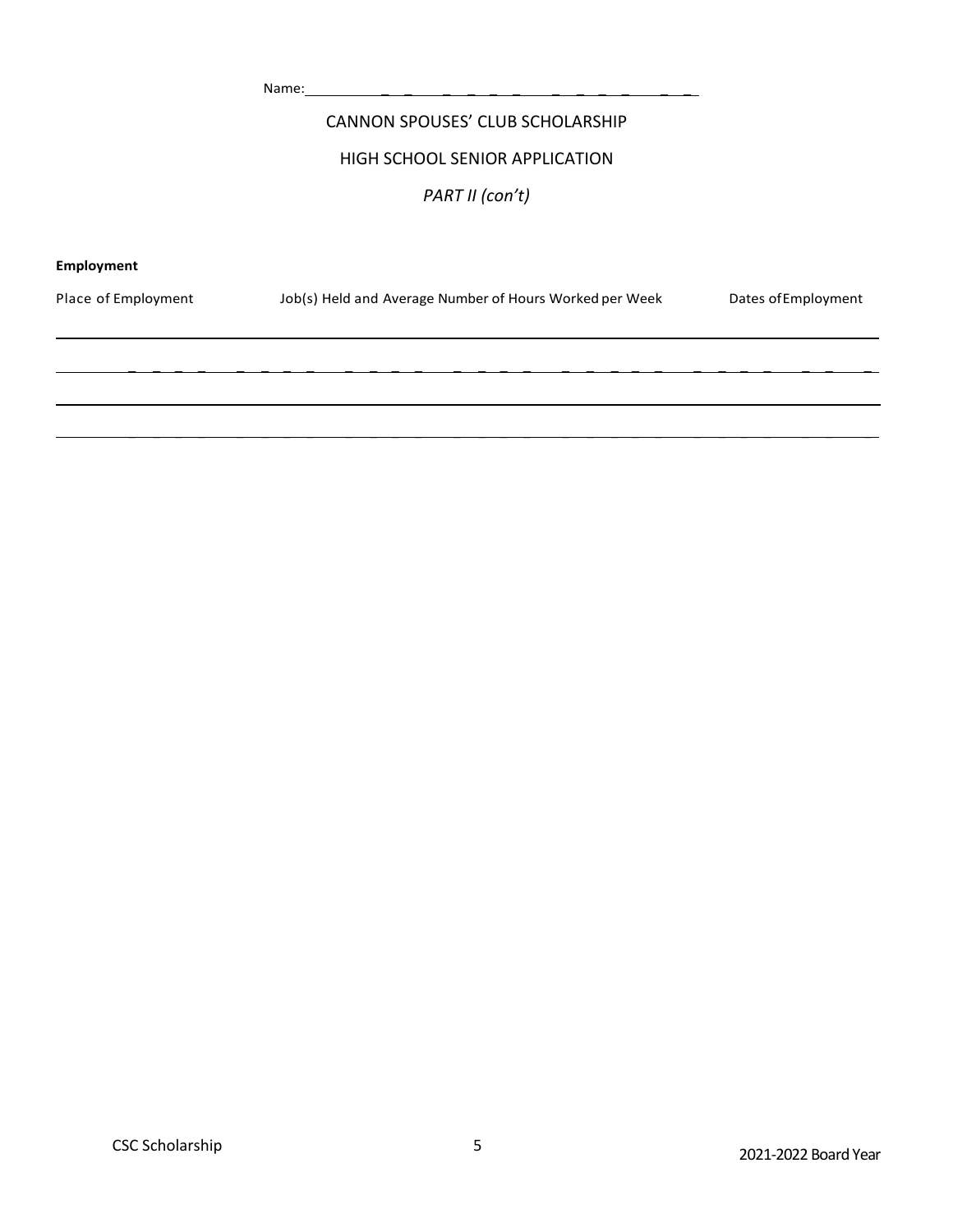Name: \_ \_ \_ \_ \_ \_ \_ \_ \_ \_ \_ \_

#### **CANNON SPOUSES' CLUB SCHOLARSHIP**

#### **HIGH SCHOOL SENIOR APPLICATION**

#### *PART III*

#### **TEACHER'S RECOMMENDATION FORM**

The applicant's high school teacher of their choice must complete this form (a separate sheet may be used.)

| Do you recommend this applicant for the Cannon Spouses' Club scholarship? Yes<br>No |
|-------------------------------------------------------------------------------------|
|                                                                                     |
|                                                                                     |
|                                                                                     |
|                                                                                     |
|                                                                                     |
|                                                                                     |
|                                                                                     |
|                                                                                     |
|                                                                                     |
|                                                                                     |
|                                                                                     |
|                                                                                     |
|                                                                                     |
|                                                                                     |
|                                                                                     |
|                                                                                     |
|                                                                                     |
|                                                                                     |
|                                                                                     |
| Date                                                                                |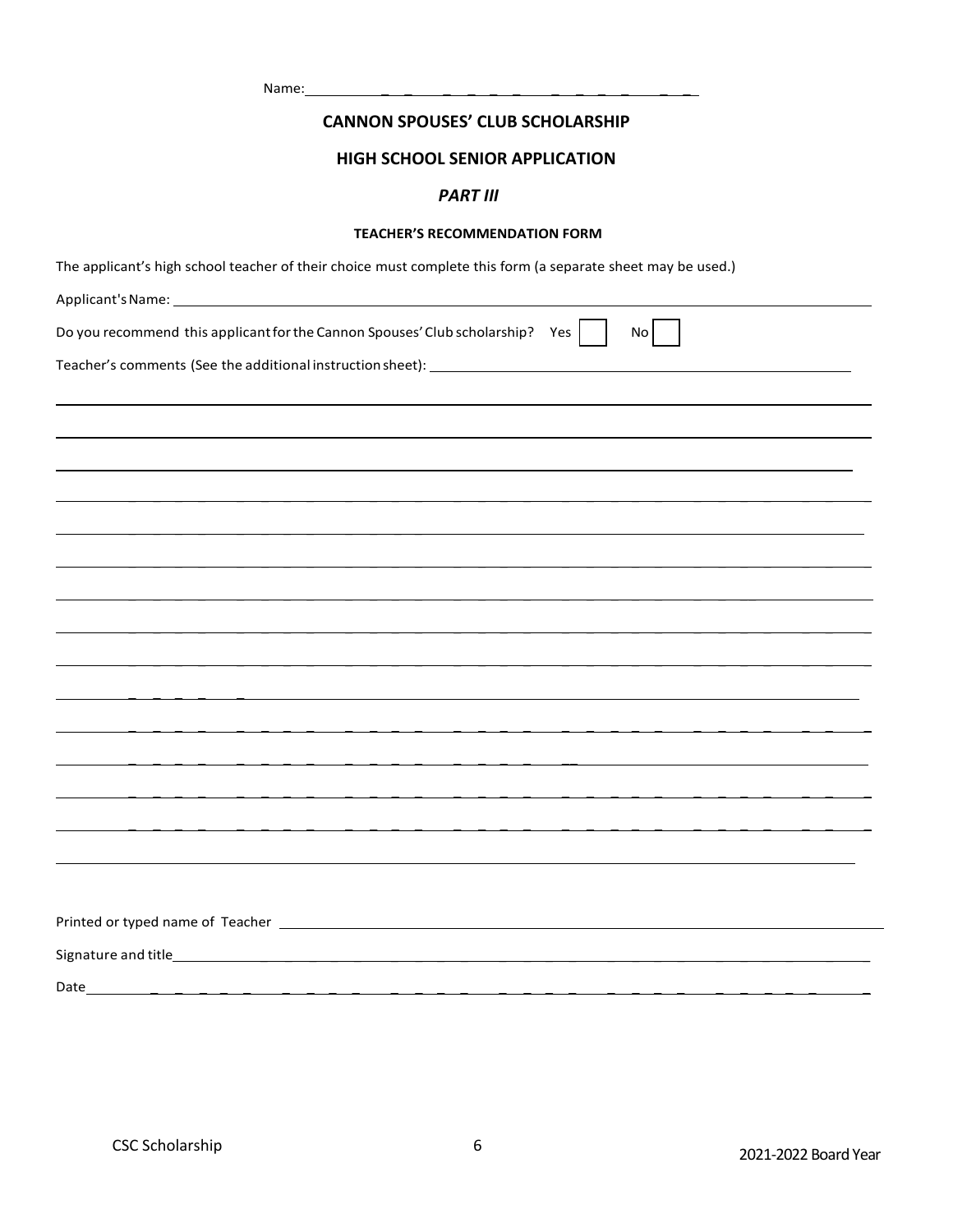Name: \_ \_ \_ \_ \_ \_ \_ \_ \_ \_ \_ \_

#### **CANNON SPOUSES' CLUB SCHOLARSHIP**

#### **HIGH SCHOOL SENIOR APPLICATION**

### *PART III (con't)*

#### **OPTIONAL RECOMMENDATION FORM**

| The applicant's person of their choosing may complete this form, if the applicant chooses, to assist with the application process (a |
|--------------------------------------------------------------------------------------------------------------------------------------|
| separate sheet may be used.)                                                                                                         |
|                                                                                                                                      |
| Do you recommend this applicant for the Cannon Spouses' Club scholarship? Yes<br>No I                                                |
| Comments and how they know the student applying: _______________________________                                                     |
|                                                                                                                                      |
|                                                                                                                                      |
|                                                                                                                                      |
|                                                                                                                                      |
|                                                                                                                                      |
|                                                                                                                                      |
|                                                                                                                                      |
|                                                                                                                                      |
|                                                                                                                                      |
|                                                                                                                                      |
|                                                                                                                                      |
|                                                                                                                                      |
|                                                                                                                                      |
|                                                                                                                                      |
|                                                                                                                                      |
|                                                                                                                                      |
|                                                                                                                                      |
|                                                                                                                                      |
|                                                                                                                                      |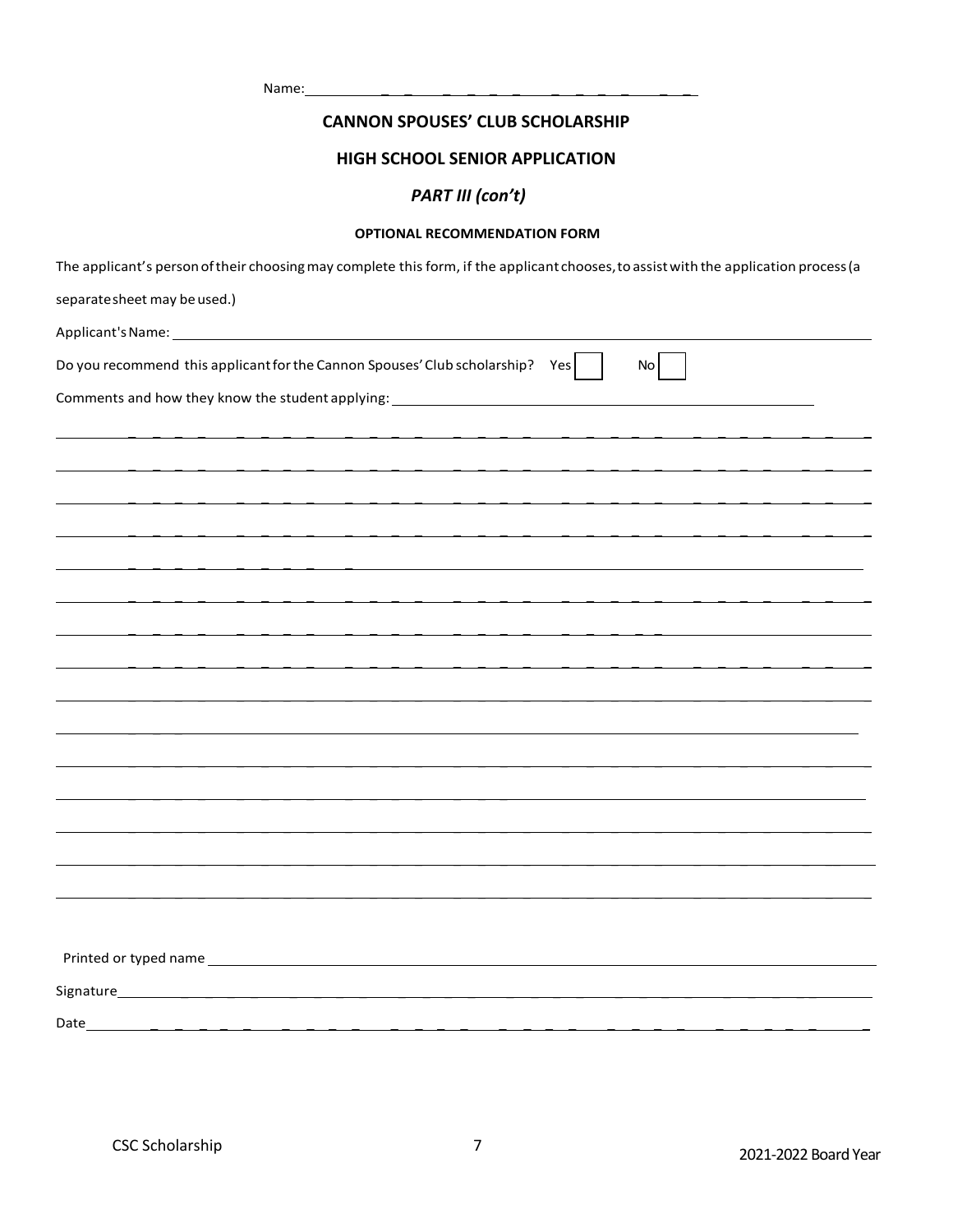Name:

#### **CANNON SPOUSES' CLUB SCHOLARSHIP**

#### HIGH SCHOOL SENIOR APPLICATION

#### **PART IV**

#### **ESSAY**

The applicant should write an essay (using the lines below or on a separate sheet of paper), of 250-500 words covering one of the following topics:

- . Do you consider yourself to be a leader? How will this serve your future goals?
- How has the military influenced your life?
- . Why do you wish to obtain a higher level of education?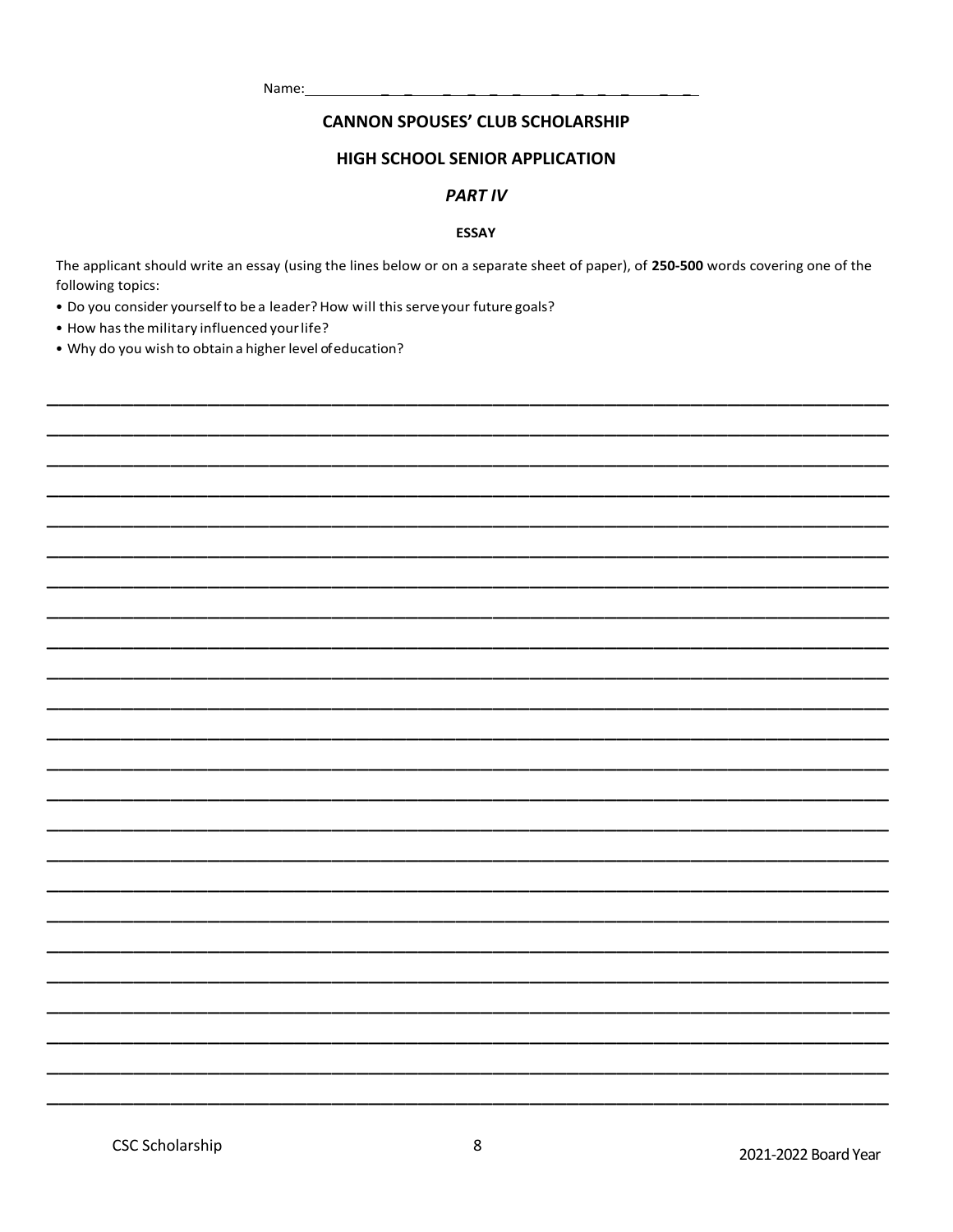# **CANNON SPOUSES' CLUB SCHOLARSHIP HIGH SCHOOL SENIOR APPLICATION Contact: [cscscholarshipawards@gmail.com](mailto:cscscholarshipawards@gmail.com)**

## **Checklist**

- $\Box$  One copy of Part I of the application that includes the Statement of Understanding and required signatures.
- □ One copy of official (sealed) school transcript(s) (all high schools attended must be accounted for, on one transcript is acceptable, and any necessary college transcripts), 3.0 GPA or higher.
- ❑ One copy of Part II of the application, including statement of honors or one page resume.
- ❑ One copy of the Teacher Recommendation form(Part III).
- ❑ One copy of theOptional Recommendation form (Part III) (if applicable).
- ❑ One copy of essay (PartIV).
- ❑ One copy of most recent report card/progressreport.
- ❑ Active Duty Sponsor?One copy of verification of employment at Cannon (see attached)

This can be a set of orders or the Verification of Eligibility for CSC Scholarship form.

- ❑ Retired or Deceased Sponsor?One copy of DD form 214
	- PLEASE HIGHLIGHT THE BLOCK THAT SHOWS YOU RETIRED FROM CANNON
- ❑ One copy of verification ofDEER enrollment. This can be DEER form 1172 or the Verification of Eligibility for CSC Scholarship form.
- ❑ **Make sure your name is on all documents.**

### **APPLICATIONS WITHOUT ALL SUPPORTING DOCUMENTS WILL NOT BE JUDGED!**

# Due Date – Postmark by 31 March 2022

All materials submitted with the application become the property of the Scholarship Committee. Documents will not be released to applicants, nor will they be forwarded to other institutions or agencies.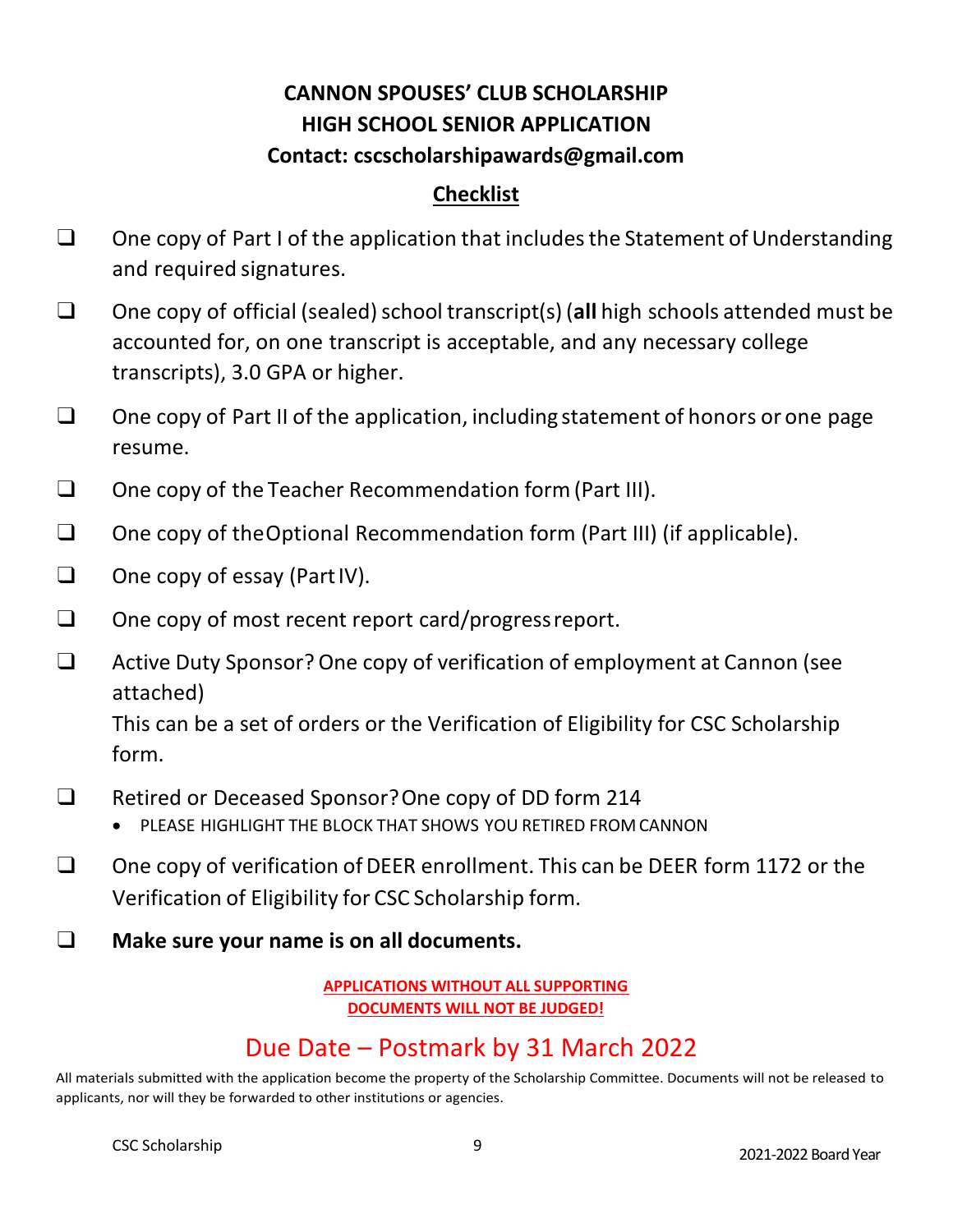| c.<br>٧ |
|---------|
|---------|

## MEMORANDUM FOR RECORD

TO: Cannon Spouses' Club – Scholarship Chairperson

SUBEJCT: Verification of Eligibility for CSC Scholarship

This memorandum is to verify that the individual meets the criteria as listed below  $-$ 

- 1. The applicant must be the spouse or dependent of a **Cannon AFB military member** to include active duty, retired, deceased, or a remote military member currently on an unaccompanied tour. If retired, deceased, or remote, the member's last duty station must have been Cannon AFB. The AD member to the spouse or dependent must reside in the Cannon AFB area. The applicant must have a valid military identification card and must be enrolled in DEERS.
- 2. Applicant Information: Name: Date of Birth: Sponsor's Name: Sponsor's Squadron/Unit: \_

Signature of Sponsor's Supervisor: \_

Printed Name of Supervisor:

Supervisor's Squadron/Unit: **Example 2018**